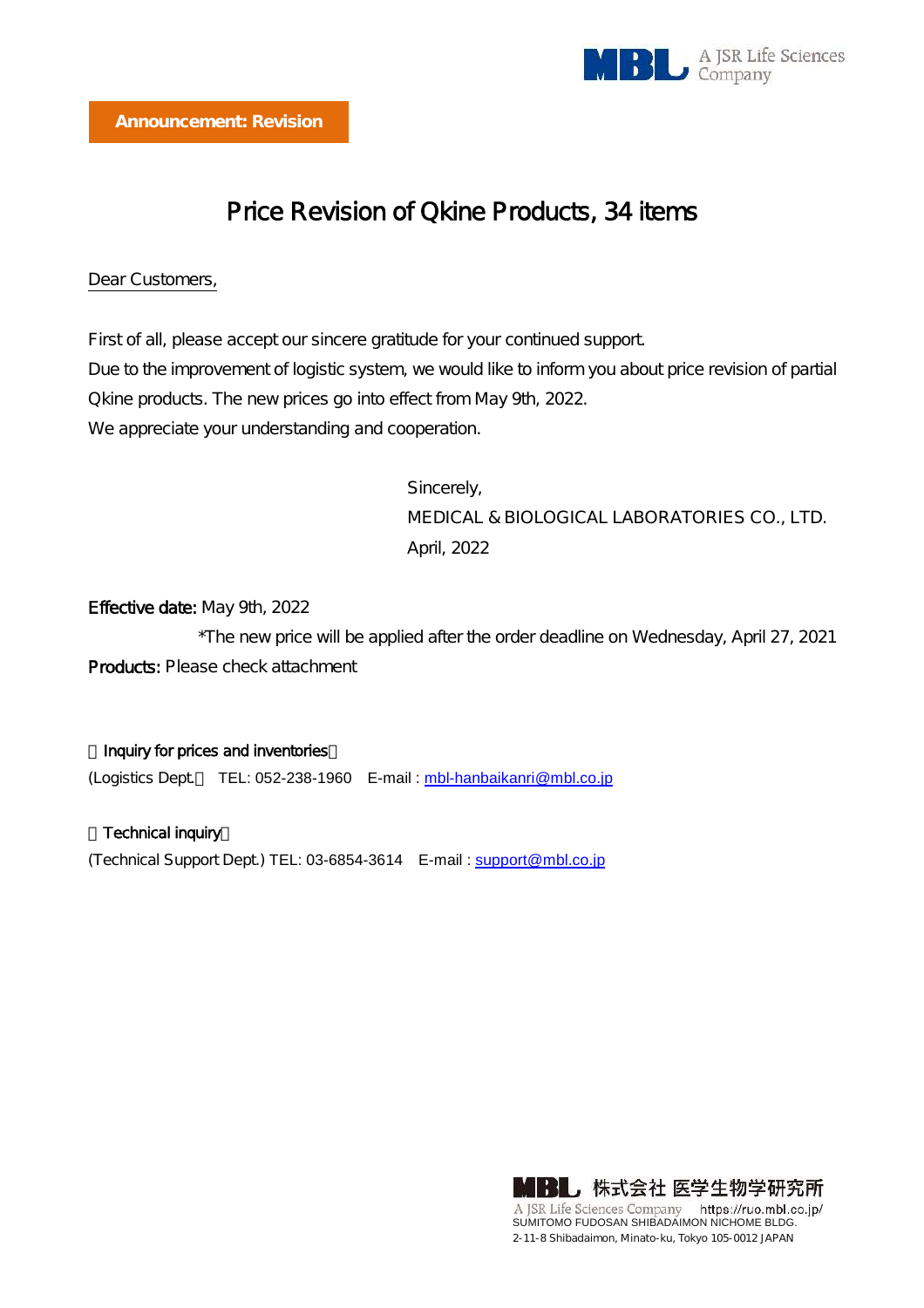

## Attachment: Product list for price revision

| Code No.    | <b>Product Name</b>                                                           | <b>Current Price JPY</b> | <b>New Price JPY</b> |
|-------------|-------------------------------------------------------------------------------|--------------------------|----------------------|
|             |                                                                               | $(w/o\, Tax)$            | $(w/o\, Tax)$        |
| QK 001-0025 | recombinant<br>human/mouse/rat/bovine/porcine<br>activin A protein            | ¥51,800                  | ¥42,000              |
| QK 002-0100 | recombinant zebrafish FGF-2 (bFGF) protein                                    | ¥42,600                  | ¥27,000              |
| QK003-0050  | recombinant human/rat/bovine/porcine FGF-10<br>protein                        | ¥51,800                  | ¥42,000              |
| QK 004-0050 | recombinant human FGF-4 protein                                               | ¥51,800                  | ¥42,000              |
| QK 005-0025 | recombinant human/mouse/rat activin A PLUS<br>protein                         | ¥45,600                  | ¥32,000              |
| QK006-0025  | recombinant human R-spondin 1 protein                                         | ¥45,600                  | ¥32,000              |
| QK 007-0025 | human/mouse/rat/bovine/porcine<br>recombinant<br>BMP-2 protein                | ¥51,800                  | ¥42,000              |
| QK 010-0025 | recombinant human/bovine/porcine<br>TGF-<br>1<br>PLUS protein                 | ¥58,000                  | ¥52,000              |
| QK011-0100  | recombinant human EGF protein                                                 | ¥34,000                  | ¥14,600              |
| QK 013-0050 | recombinant human HGF recombinant human HGF<br>(NK1) protein                  | ¥51,800                  | ¥42,000              |
| QK 015-0025 | recombinant human/bovine/porcine Gremlin 1<br>protein                         | ¥42,600                  | ¥27,000              |
| QK 018-0025 | recombinant mouse LIF protein                                                 | ¥45,600                  | ¥32,000              |
| QK 025-0050 | recombinant human FGF-2 (bFGF) 145 aa protein                                 | ¥42,600                  | ¥27,000              |
| QK 027-0050 | recombinant human FGF-2 (bFGF) 154 aa protein                                 | ¥42,600                  | ¥27,000              |
| QK 031-0050 | recombinant human R-spondin 1 LR5 protein                                     | ¥45,600                  | ¥32,000              |
| QK 032-0025 | recombinant human R-spondin 3 protein                                         | ¥45,600                  | ¥32,000              |
| QK 033-0025 | recombinant mouse/rat noggin protein                                          | ¥51,800                  | ¥42,000              |
| QK 034-0025 | recombinant human noggin protein                                              | ¥51,800                  | ¥42,000              |
| QK 035-0050 | recombinant<br>human/mouse/rat<br>follistatin-<br>resistant activin A protein | ¥45,600                  | ¥32,000              |
| QK 036-0025 | recombinant human LIF protein                                                 | ¥45,600                  | ¥32,000              |
| QK 038-0025 | recombinant human BMP-4 protein                                               | ¥58,000                  | ¥52,000              |
| QK 039-0025 | recombinant human FGF-9 protein                                               | ¥45,600                  | ¥32,000              |
| QK 040-0050 | recombinant bovine/porcine FGF-2 (bFGF) protein                               | ¥42,600                  | ¥27,000              |
| QK041-0100  | recombinant human/bovine/porcine IGF-1 LR3<br>protein                         | ¥34,800                  | ¥14,600              |
| QK 042-0050 | recombinant mouse FGF-2 (bFGF) protein                                        | ¥42,600                  | ¥27,000              |
| QK043-0025  | recombinant human PDGF-AA protein                                             | ¥51,800                  | ¥42,000              |
| QK044-0025  | recombinant human PDGF-BB protein                                             | ¥51,800                  | ¥42,000              |

**MBL** 株式会社 医学生物学研究所 A JSR Life Sciences Company https://ruo.mbl.co.jp/<br>SUMITOMO FUDOSAN SHIBADAIMON NICHOME BLDG. 2-11-8 Shibadaimon, Minato-ku, Tokyo 105-0012 JAPAN